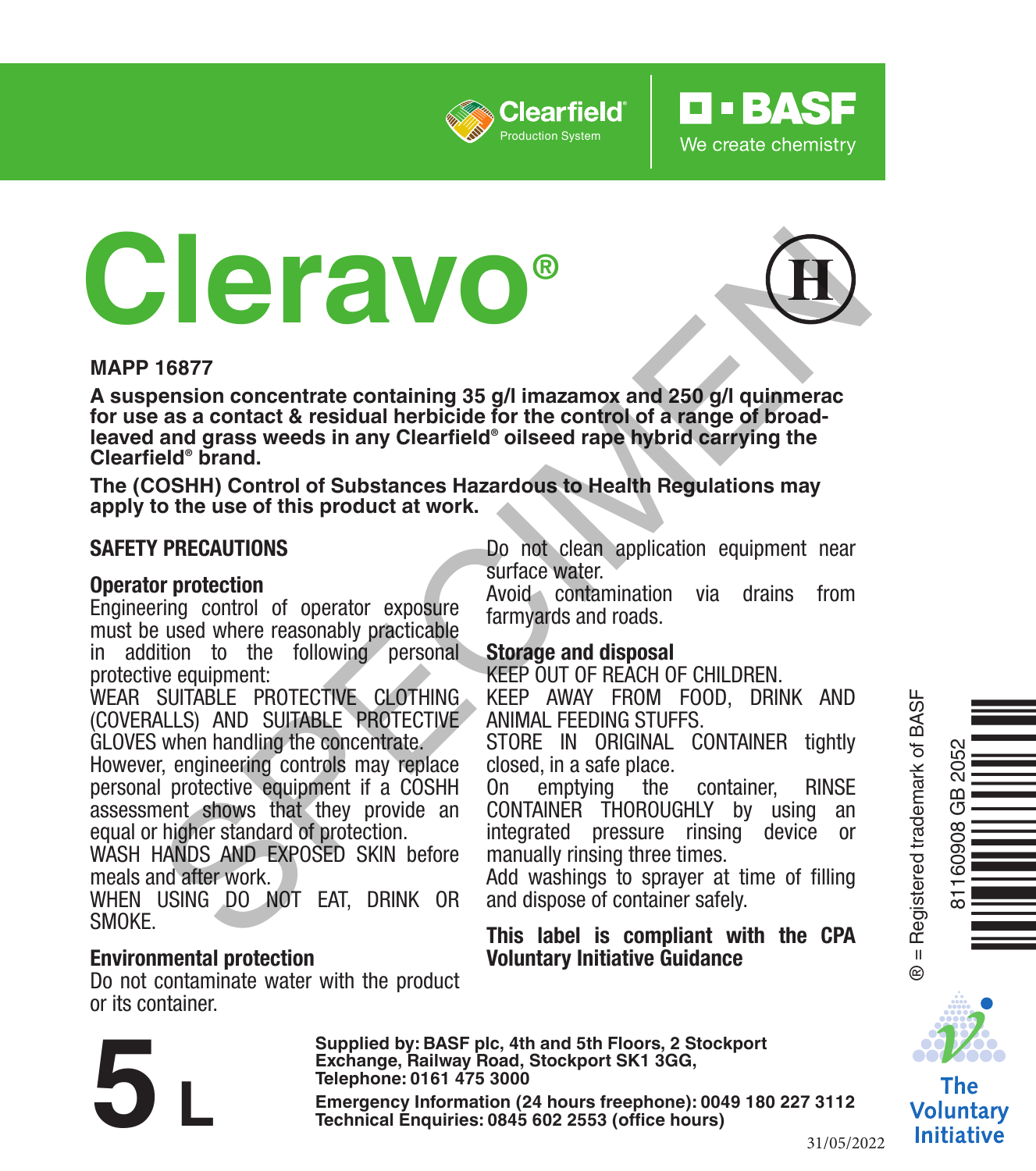# **Cleravo®**

**A suspension concentrate containing 35 g/l imazamox and 250 g/l quinmerac**

# **Warning**

**May cause an allergic skin reaction. Suspected of damaging the unborn child. Very toxic to aquatic life.**

# **IMPORTANT INFORMATION**

| Very toxic to aquatic life.                                                                                                                                                                                                                                                                                                                                                                                  | Toxic to aquatic life with long lasting effects. |                                        |                                      |
|--------------------------------------------------------------------------------------------------------------------------------------------------------------------------------------------------------------------------------------------------------------------------------------------------------------------------------------------------------------------------------------------------------------|--------------------------------------------------|----------------------------------------|--------------------------------------|
| If medical advice is needed, have product<br>container or label at hand.                                                                                                                                                                                                                                                                                                                                     |                                                  |                                        |                                      |
| Avoid breathing mist or vapour or spray.<br>Wear protective gloves, protective clothing<br>and eye protection or face protection.<br>IF ON SKIN: Wash with plenty of soap and<br>water<br>Store locked up.<br>Dispose of contents/container to a licensed<br>hazardous-waste disposal contractor or collection site<br>except for empty clean containers which can be disposed<br>of as non-hazardous waste. |                                                  |                                        |                                      |
| Contains 2-methyl-2H-isothiazol-3-one and 1,2-benzisothiazolin-<br>3-one. May produce an allergic reaction.                                                                                                                                                                                                                                                                                                  |                                                  |                                        |                                      |
| To avoid risks to human health and the environment, comply<br>with the instructions for use.                                                                                                                                                                                                                                                                                                                 |                                                  |                                        |                                      |
| <b>IMPORTANT INFORMATION</b>                                                                                                                                                                                                                                                                                                                                                                                 |                                                  |                                        |                                      |
| FOR USE ONLY AS AN AGRICULTURAL HERICIDE, as directed below:                                                                                                                                                                                                                                                                                                                                                 |                                                  |                                        |                                      |
| <b>Crops</b>                                                                                                                                                                                                                                                                                                                                                                                                 | <b>Maximum individual</b><br>dose                | <b>Maximum number of</b><br>treatments | <b>Latest time of</b><br>application |
| Winter oilseed rape                                                                                                                                                                                                                                                                                                                                                                                          | 1 litre product per hectare                      | 1 per crop                             | Before 9 true leaf stage<br>(GS19)   |
| Spring oilseed rape                                                                                                                                                                                                                                                                                                                                                                                          | 1 litre product per hectare                      | 1 per crop                             | Before 9 true leaf stage<br>(GS19)   |
|                                                                                                                                                                                                                                                                                                                                                                                                              |                                                  |                                        |                                      |

## **Other specific restrictions:**

To avoid the build up of resistance do not apply this or any other product containing an ALS inhibitor herbicide with claims for control of grass-weeds more than once to any crop.

**READ THE LABEL BEFORE USE. USING THIS PRODUCT IN A MANNER THAT IS INCONSISTENT WITH THE LABEL MAY BE AN OFFENCE. FOLLOW THE CODE OF PRACTICE FOR USING PLANT PROTECTION PRODUCTS.**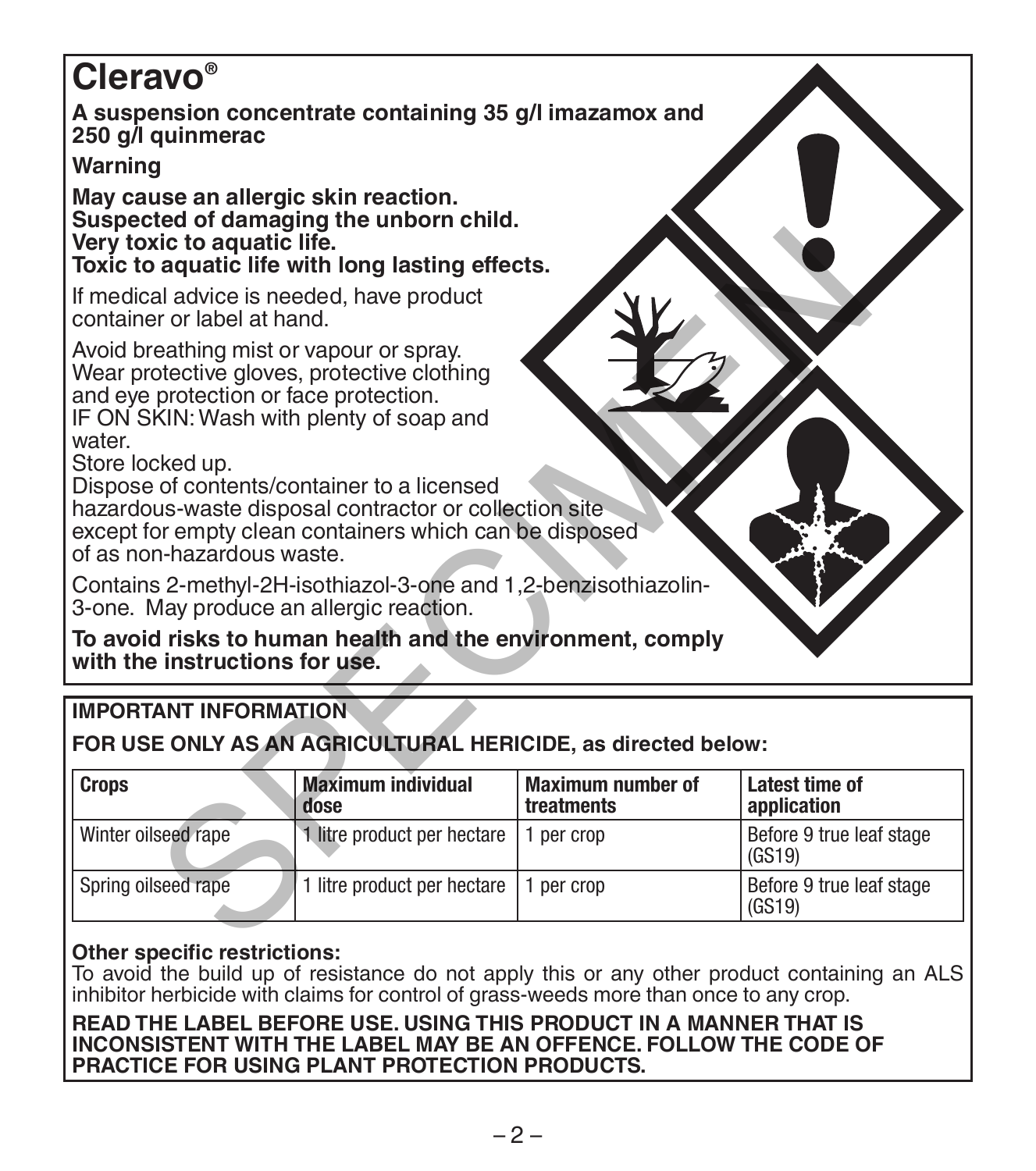# **DIRECTIONS FOR USE**

IMPORTANT: This information is approved as part of the Product Label. All instructions within this section must be read carefully in order to obtain safe and successful use of this product.

CLERAVO is a contact and residual herbicide that can be used for the control of a range of broad leaved and grass weeds in any Clearfield® oilseed rape hybrid carrying the Clearfield® brand.

**Restrictions/Warnings**

# **CLERAVO MUST ONLY BE USED ON CLEARFIELD® OILSEED RAPE HYBRIDS.**

#### **COMPLETE CROP LOSS WILL OCCUR IF CLERAVO IS APPLIED TO OILSEED RAPE THAT DOES NOT CARRY THE CLEARFIELD® BRAND.**

As with other oilseed rape hybrids, seed from CLEARFIELD® oilseed rape should not be farm-saved.

Do not apply CLERAVO to crops suffering from stress, which may be caused, for example, by pests, disease, waterlogging, poor seedbed conditions or previous chemical treatment. d<sup>®</sup> brand.<br> **COMUST ONLY BE USED ON CLEARFIELD® OILSEED RAPE HYB**<br> **ETE CROP LOSS WILL OCCUR IF CLEARFIELD® OILSEED RAPE HYB**<br> **ETE CROP LOSS WILL OCCUR IF CLEARFIELD®**<br> **COMPT DOES NOT CARRY THE CLEARFIELD®**<br> **ENDING TOE** 

Do not apply when heavy rain is forecast.

Under frosty conditions a transient scorch may occur.

Weeds germinating from depth may not be controlled.

Soil moisture is required for effective weed control via root uptake. Residual control may be reduced under prolonged dry conditions.

Care should be taken to avoid overlap of spray swaths.

Do not disturb the soil after application.

CLERAVO is suitable for use on all soil types as defined by the Soil Texture (85) System, except sands, very light soils and soils containing more than 10% organic matter.

Do not apply to stony soils; i.e. stones, flints or chalk readily visible on surface. On brashy or stony soils, Cleravo may cause some reduction in crop vigour and/or plant stand.

Do not apply to cloddy seedbeds. Seedbeds must have a fine, firm tilth for optimum weed control. Loose or cloddy seedbeds must be consolidated prior to application.

Do not apply to waterlogged soils or soils prone to waterlogging.

Extreme care is required to avoid spray drift on to neighbouring crops and non-target plants outside the target area, especially when spraying next to crop species that are more sensitive to CLERAVO e.g. potato, carrot, parsley, parsnip and herbs.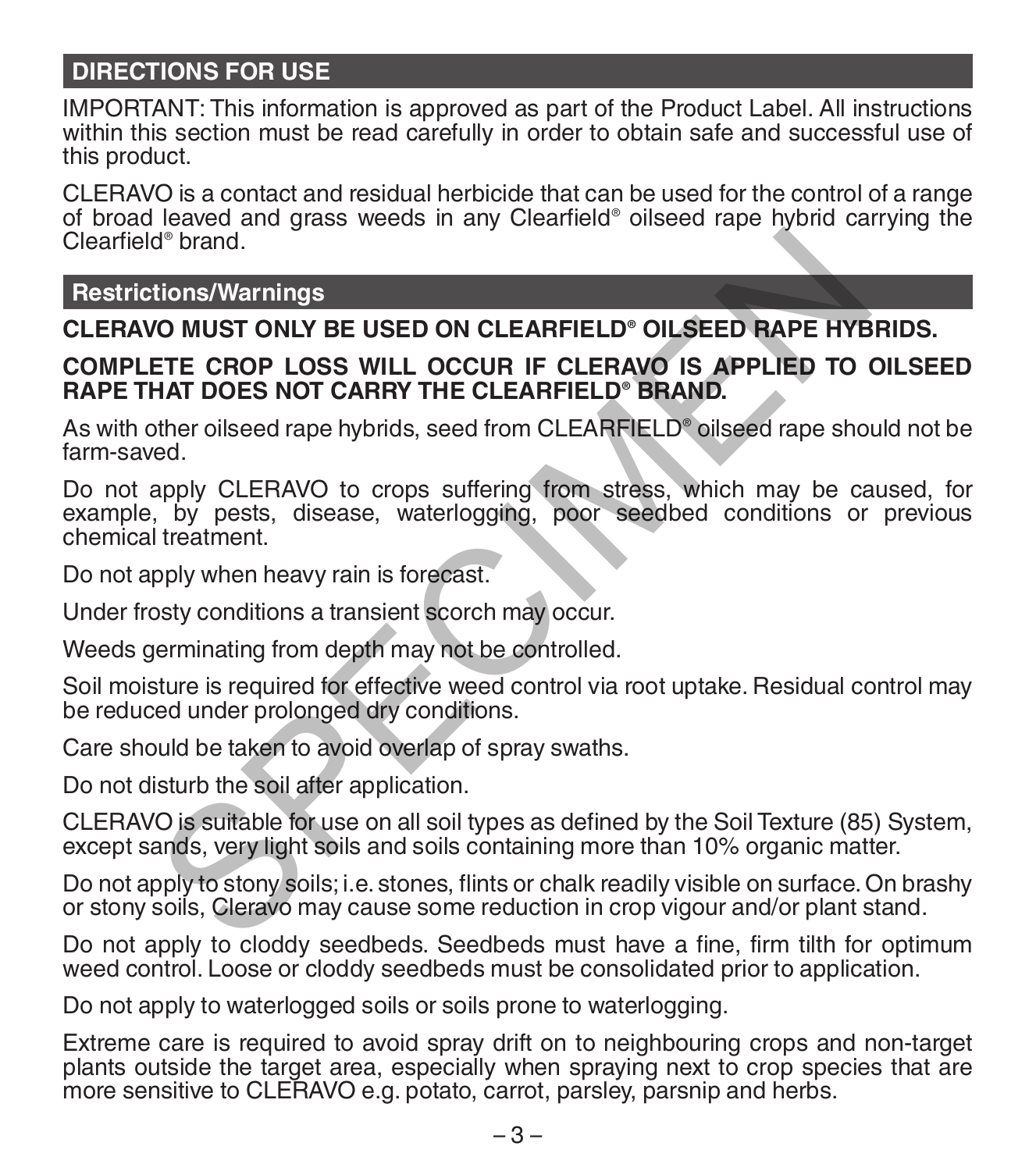# **Weed control**

CLERAVO is taken up via cotyledons, roots and shoots and takes maximum effect before, or shortly after, weed emergence.

Weeds germinating from depth may not be controlled. Soil moisture is required for effective weed control via root uptake. Residual control may be reduced under prolonged dry conditions.

#### **Susceptibility of weeds to single applications of CLERAVO.**

| Susceptibility of weeds to single applications of CLERAVO.                                                                                                             |                                                          |                         |                        |  |
|------------------------------------------------------------------------------------------------------------------------------------------------------------------------|----------------------------------------------------------|-------------------------|------------------------|--|
| Best results will be achieved by application to small actively growing weeds.<br>* The addition of 1.0 I/ha Dash HC will improve the level and consistency of control. |                                                          |                         |                        |  |
| <b>Weed</b>                                                                                                                                                            | <b>CLERAVO</b>                                           |                         |                        |  |
| <b>Common name</b>                                                                                                                                                     | $1.0$ I/ha<br><b>Max weed GS</b><br>$+1.0$ I/ha Dash HC* |                         |                        |  |
| <b>Black-grass</b>                                                                                                                                                     | R                                                        | $\mathsf{R}$            |                        |  |
| Annual mercury                                                                                                                                                         | <b>MR</b>                                                | <b>MS</b>               | 4 lvs                  |  |
| Black-bindweed                                                                                                                                                         |                                                          | <b>MS</b>               | 2 lvs                  |  |
| Charlock                                                                                                                                                               | S                                                        | $\mathbf{S}$            | 6 lvs                  |  |
| Chickweed, common                                                                                                                                                      | S                                                        | $\overline{\mathbf{s}}$ | 1st side shoot visible |  |
| Cleavers                                                                                                                                                               | S                                                        | 'S                      | 1st side shoot visible |  |
| Crane's-bill, cut-leaved                                                                                                                                               | S                                                        | S                       | 4 lvs                  |  |
| Crane's-bill,<br>round-leaved                                                                                                                                          | S<br><b>MS</b><br>4 lvs                                  |                         |                        |  |
| Crane's-bill.<br>small-flowered                                                                                                                                        | R                                                        | <b>MS</b>               | 4 lvs                  |  |
| Dead-nettle, henbit                                                                                                                                                    | S                                                        | S                       | 1st side shoot visible |  |
| Dead-nettle, red                                                                                                                                                       | $\overline{\mathbf{s}}$                                  | S                       | 2 lvs                  |  |
| Fat hen                                                                                                                                                                | <b>MS</b>                                                | S                       | 9 lvs                  |  |
| Flixweed                                                                                                                                                               | S                                                        | S                       | 4 lvs                  |  |
| Groundsel                                                                                                                                                              | <b>MR</b>                                                | S                       | 4 lvs                  |  |
| Mayweed, scented                                                                                                                                                       | <b>MS</b>                                                | S                       | 4 lvs                  |  |
| Mayweed, scentless                                                                                                                                                     | <b>MS</b>                                                | S                       | 4 lvs                  |  |
| Mustard, hedge                                                                                                                                                         | S                                                        | S                       | 6 lvs                  |  |
| Mustard, white                                                                                                                                                         | $\overline{a}$                                           | S                       | before stem extension  |  |
| Pansy, field                                                                                                                                                           | R                                                        | <b>MR</b>               | 8 lvs                  |  |
| Penny-cress, field                                                                                                                                                     | S                                                        | S                       | 9 lvs                  |  |
| Pineappleweed                                                                                                                                                          | S                                                        | S                       | 4 lvs                  |  |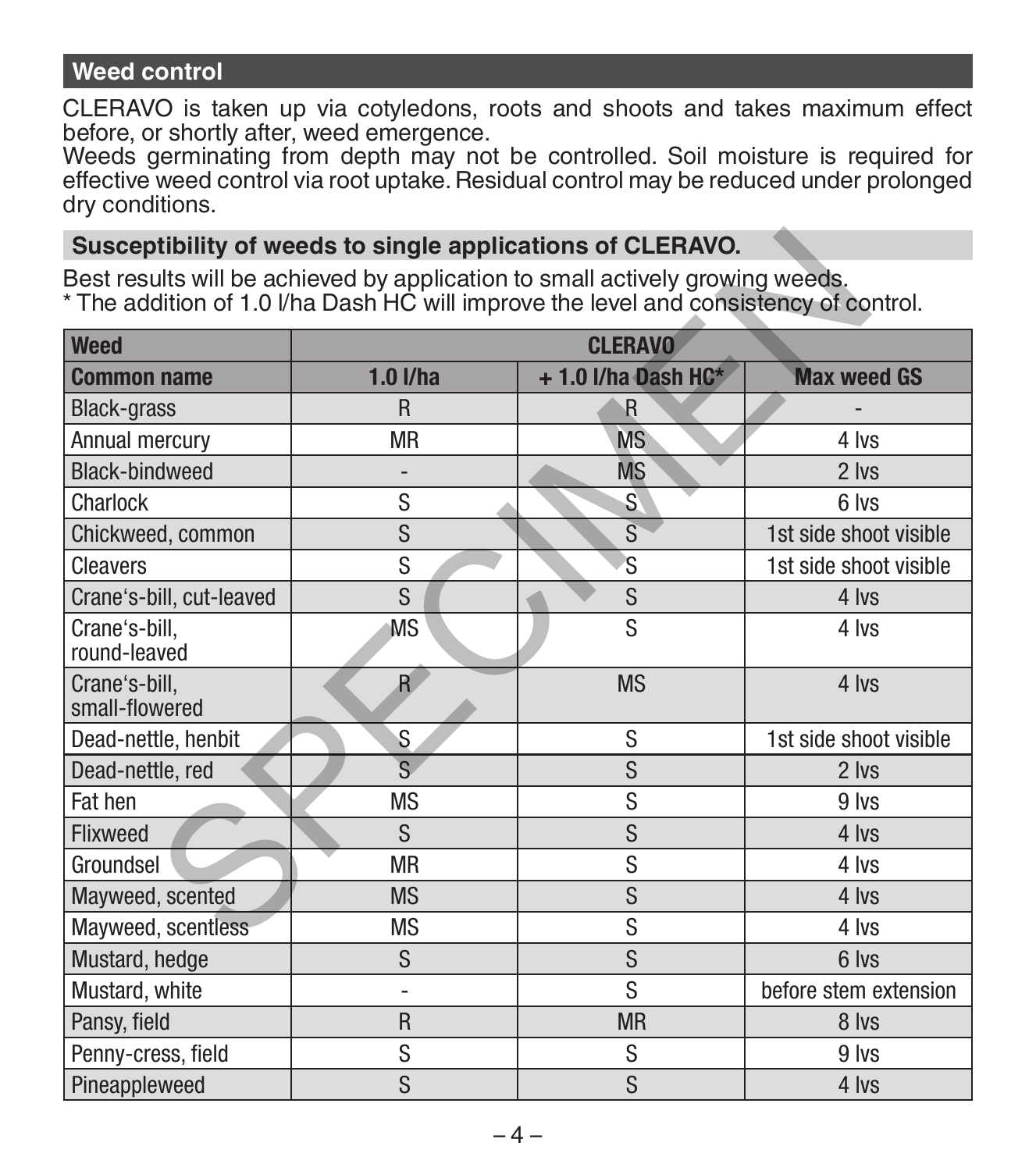| <b>Weed</b>                                                                                                                                                                                                                                                                                                                          | <b>CLERAVO</b> |                         |                    |
|--------------------------------------------------------------------------------------------------------------------------------------------------------------------------------------------------------------------------------------------------------------------------------------------------------------------------------------|----------------|-------------------------|--------------------|
| <b>Common name</b>                                                                                                                                                                                                                                                                                                                   | $1.0$ I/ha     | $+1.0$ I/ha Dash HC*    | <b>Max weed GS</b> |
| Poppy, common                                                                                                                                                                                                                                                                                                                        | <b>MS</b>      | S                       | 2 lvs              |
| Redshank                                                                                                                                                                                                                                                                                                                             |                | S                       | 6 lvs              |
| Runch (Wild radish,<br>Jointed charlock)                                                                                                                                                                                                                                                                                             | S              | s                       | 6 lvs              |
| Shepherd's purse                                                                                                                                                                                                                                                                                                                     | <b>MS</b>      | S                       | 8 lvs              |
| Sow-thistle, perennial                                                                                                                                                                                                                                                                                                               | R              | <b>MS</b>               | 3 lvs              |
| Sow-thistle, prickly                                                                                                                                                                                                                                                                                                                 | S              | S                       | $3$ lvs            |
| Speedwell, common<br>field                                                                                                                                                                                                                                                                                                           | <b>MS</b>      | S                       | 4 lvs              |
| Speedwell, ivy-leaved                                                                                                                                                                                                                                                                                                                | S              | S                       | 4 lvs              |
| Speedwell, wall                                                                                                                                                                                                                                                                                                                      | S              | S                       | 4 lvs              |
| Volunteer oilseed rape                                                                                                                                                                                                                                                                                                               | S              | $\mathbf{s}$            | 4 lvs              |
| <b>Volunteer barlev</b>                                                                                                                                                                                                                                                                                                              | R              | $\overline{\mathsf{s}}$ | 2 tillers          |
| <b>Volunteer</b> wheat                                                                                                                                                                                                                                                                                                               | R              | $\overline{s}$          | 1 tiller           |
| MR = Moderately Resistant<br>$R =$ Resistant<br>$S =$ Susceptible<br>- = no data<br>MS = Moderately Susceptible                                                                                                                                                                                                                      |                |                         |                    |
| <b>Resistance Management</b>                                                                                                                                                                                                                                                                                                         |                |                         |                    |
| <b>GROUP</b>                                                                                                                                                                                                                                                                                                                         | $\overline{2}$ | 4                       | <b>HERBICIDES</b>  |
| This product contains imazamox which is an ALS inhibitor, also classified by the<br>Herbicide Resistance Action Committee as 'Group B'. Only use as part of a weed<br>resistance management strategy that includes cultural methods of control and does not<br>use ALS inhibitors as the sole chemical method of grass-weed control. |                |                         |                    |
| Strains of some annual grasses (e.g. Black-grass, Wild-Oats, and Italian Ryegrass)                                                                                                                                                                                                                                                   |                |                         |                    |

| פווח?<br><b>CODICIDEC</b><br>ror<br><b>31しIレヒコ</b> |  |  |
|----------------------------------------------------|--|--|
|                                                    |  |  |

Strains of some annual grasses (e.g. Black-grass, Wild-Oats, and Italian Ryegrass) have developed resistance to herbicides, which may lead to poor control. A strategy for preventing and managing such resistance should be adopted. Guidelines have been produced by the Weed Resistance Action Group and copies are available from the HGCA, CPA, your distributor, crop adviser or product manufacturer.

Populations of Black-grass, Italian ryegrass, Chickweed and Poppy with high levels of resistance may not be fully controlled.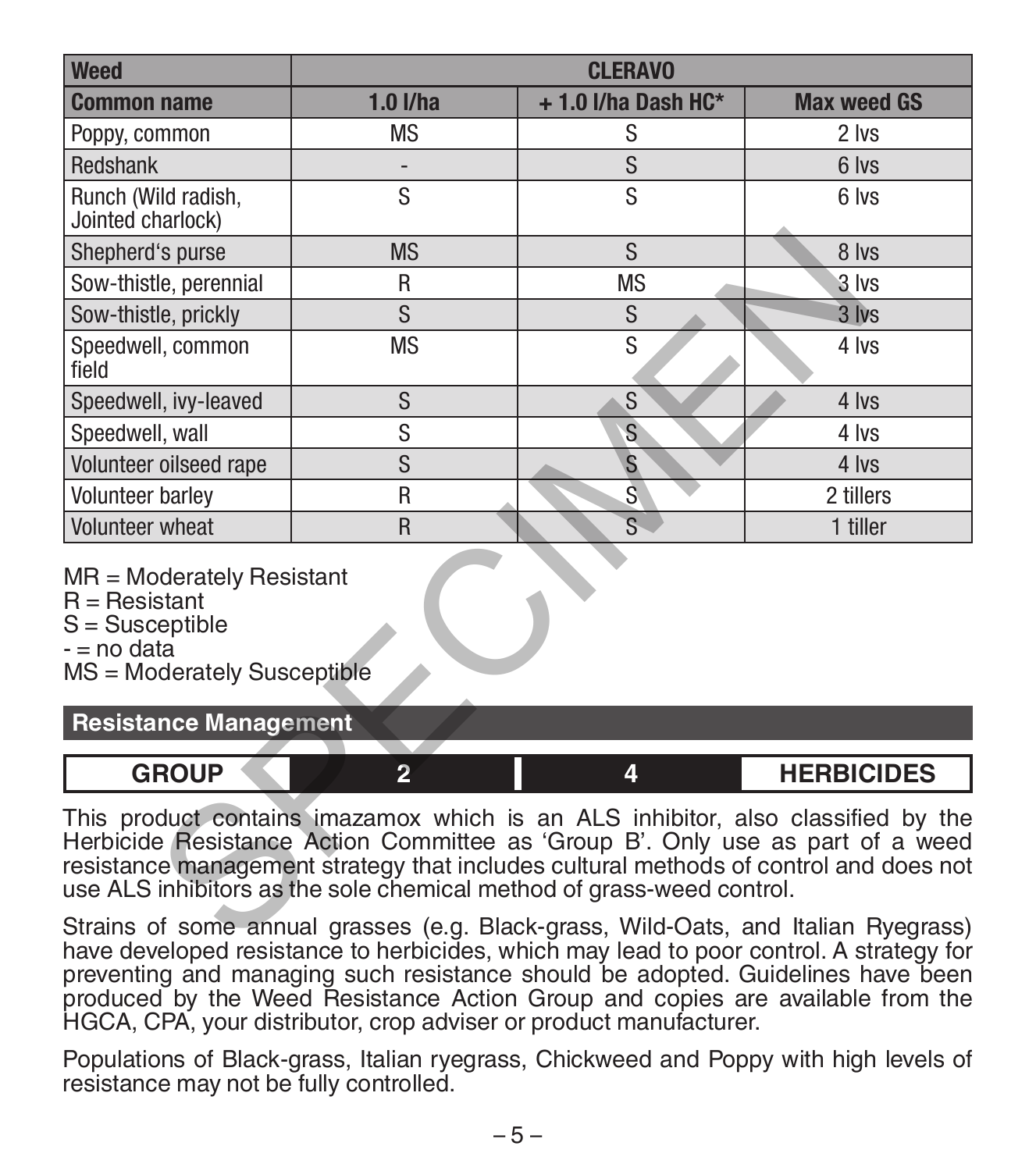Key elements of the weed resistance management strategy for CLERAVO:-

- Álways follow WRAG guidelines for preventing and managing herbicide resistant
- Maximise the use of cultural control measures wherever possible (e.g. crop rotation, ploughing, stale seedbeds, etc).
- 
- 
- ploughing, stale seedbeds, etc).<br>• Adopt as diverse a rotation as possible using autumn and spring sown crops.<br>• Consider rotational ploughing every 3 to 5 years to improve black-grass control.<br>• Where the Clearfield® crop to obtain high levels of black-grass control in the previous crop. • Do not rely on one herbicide mode of action for the control of grass or broad-leaved
- weeds in the same field over several years.
- For the control of Black-grass, Ryegrass and Wild oats, always use CLERAVO in tank mix or sequence with other effective graminicides with different modes of action.
- Apply post-emergence products/mixtures to small, actively growing weeds to maximise the level of control
- Where there is significant risk of the development of ALS resistant grass weeds, consider the inclusion of a spring crop(s) in the rotation, to increase the opportunity<br>for cultural control measures Fire Clearement Crop is to be established by non-inversion tudge it is<br>ain high levels of black-grass control in the previous crop.<br>The simple levels of black-grass control in the previous crop.<br>The simple of Black-grass,
- Monitor fields regularly and investigate the reasons for any poor control.

#### **Crop Specific Information**

CLERAVO can be used on any spring or winter Clearfield® oilseed rape hybrid carrying the Clearfield® brand.

For a list of current Clearfield® oilseed rape hybrids contact either your local BASF Agronomy Manager or the BASF Technical Services Hotline: 0845 602 2553

## **COMPLETE CROP LOSS WILL OCCUR IF CLERAVO IS APPLIED TO OILSEED RAPE THAT DOES NOT CARRY THE CLEARFIELD® BRAND.**

To ensure that CLERAVO, is only be applied to Clearfield® oilseed rape hybrids, it is important to clearly and accurately record the location of Clearfield® oilseed crops on the farm and provide relevant information to those staff and contractors applying CLERAVO.

#### **Time of application**

Clearfield® varieties of Winter Oilseed Rape;

CLERAVO may be applied post emergence of the crop from two fully expanded cotyledons (GS 10) and up to and including the eight true leaf growth stage (GS 18).

# Clearfield® varieties of Spring Oilseed Rape;

CLERAVO may be applied post emergence of the crop from two fully expanded cotyledons (GS 10) and up to and including the eight true leaf growth stage (GS 18).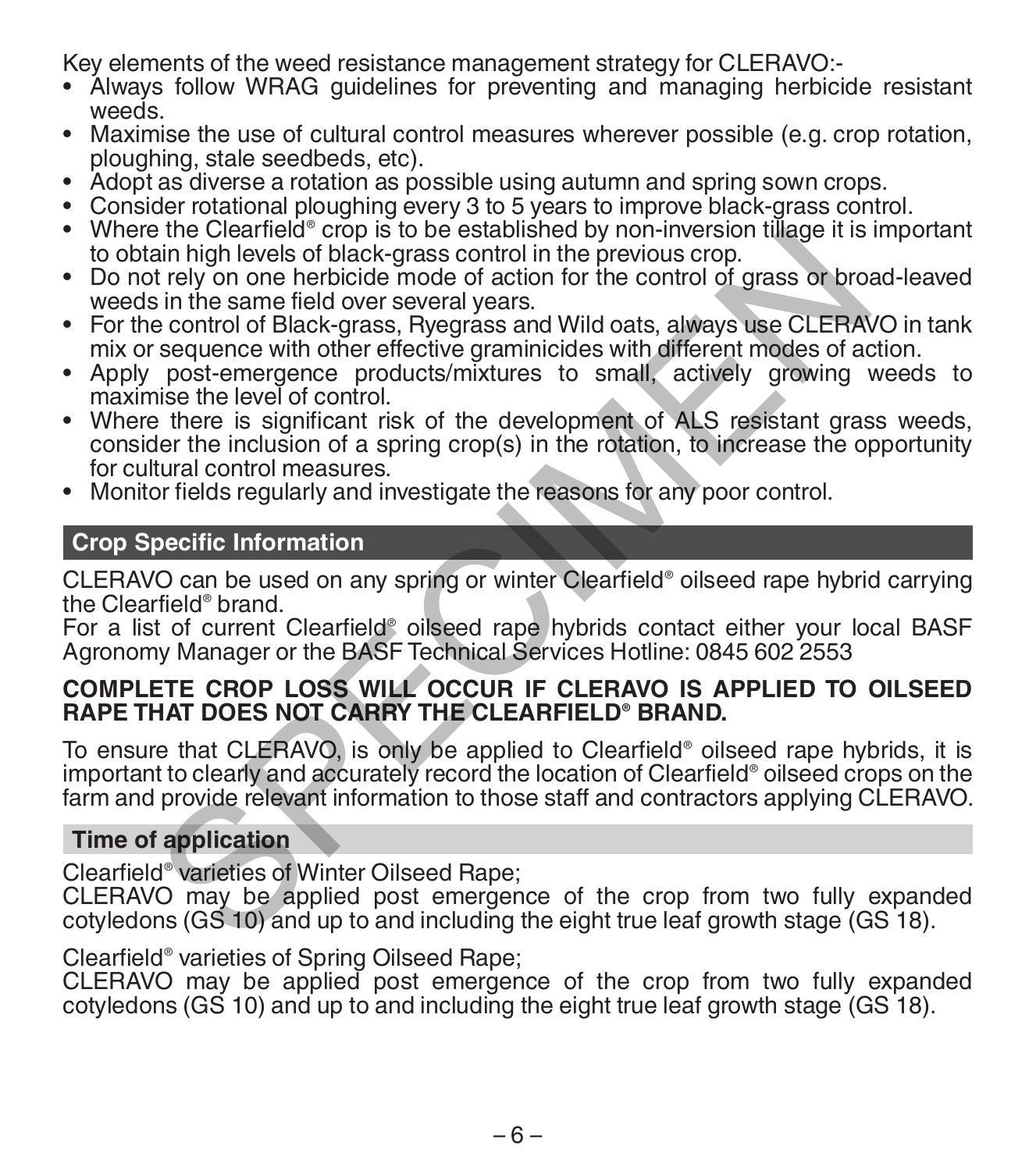# **Rate of application**

Apply CLERAVO at 1.0 litre per hectare.

Improved control of certain weed species can be achieved by applying 1.0 l/ha CLERAVO plus 1.0 l/ha of the adjuvant Dash HC.

## **Following Crops**

#### Re-drilling due to crop failure

| Following crops after normally harvested Clearfield <sup>®</sup> oilseed rape<br>the autumn or spring. | Crops such as wheat, barley, oats, oilseed rape, field beans, peas, maize and sunflower<br>can follow normally harvested Clearfield® oilseed rape treated with CLERAVO in either             |
|--------------------------------------------------------------------------------------------------------|----------------------------------------------------------------------------------------------------------------------------------------------------------------------------------------------|
| CLERAVO is applied in the autumn.                                                                      | Sugar beet should only follow normally harvested Clearfield <sup>®</sup> oilseed rape when the                                                                                               |
| Re-drilling due to crop failure<br>cultivation to at least 20 cm.                                      | In the event of crop failure, the following crops may be re-drilled following ploughing or                                                                                                   |
| <b>Following crop</b>                                                                                  | Recommended interval prior to re-drilling                                                                                                                                                    |
| Clearfield <sup>®</sup> oilseed rape,<br>Maize,<br>Peas                                                | 4 weeks after application                                                                                                                                                                    |
| Wheat,<br>Barley,<br><b>Oats</b>                                                                       | 8 weeks after application                                                                                                                                                                    |
| Field beans                                                                                            | 10 weeks after application                                                                                                                                                                   |
| Sunflower<br># Conventional (non-Clearfield <sup>®</sup> )<br>Spring oilseed rape hybrids              | 15 weeks after application                                                                                                                                                                   |
| injury.                                                                                                | # It is advised that in the event of crop failure, re-drilling of winter or spring oilseed rape<br>(i.e. non-Clearfield® oilseed rape) or sugar beet should be avoided due to a risk of crop |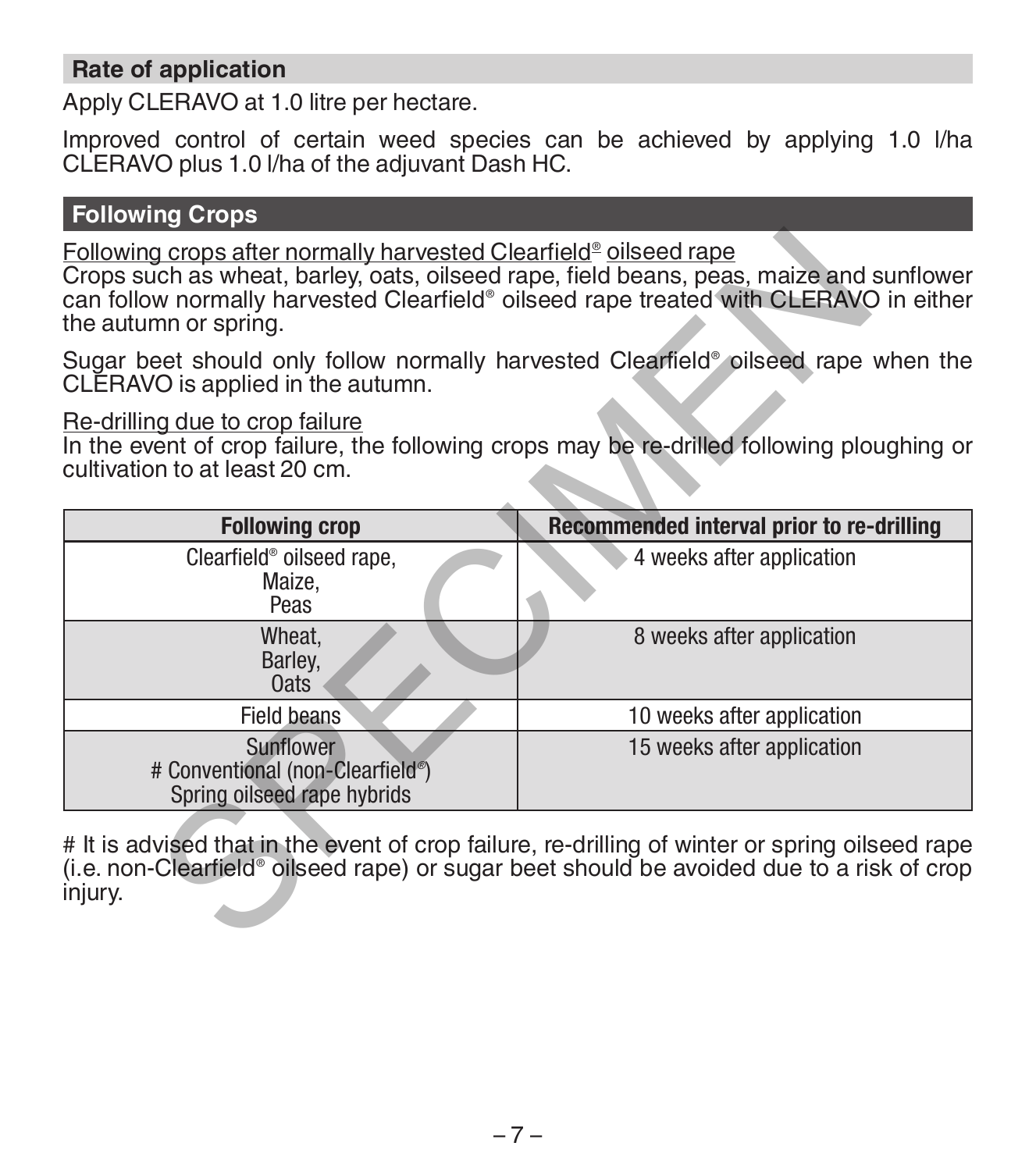# **Controlling volunteers from Clearfield® oilseed rape**

Best management practice is to control volunteer oilseed rape plants in the immediate following crop or prior to its establishment.

Volunteers from Clearfield® oilseed rape can be controlled with established techniques using a combination of stale-seedbeds, non-selective herbicides, selective herbicides and cultivation methods:-

- Following a Clearfield® oilseed rape crop, post-harvest rainfall will encourage volunteer oilseed rape to germinate, therefore where possible delay any post-harvest cultivations or stubble-hygiene herbicide treatments until this has occurred.
- Use a stale-seedbed technique to destroy germinated oilseed rape seedlings using an approved non-selective herbicide treatment, for example glyphosate, and/or cultivation.
- Should further germination of volunteer oilseed rape occur, consider repeating the above stale-seedbed process prior to establishment of the next crop.
- Should volunteer oilseed rape emerge post-harvest elsewhere within the rotation consider stale-seedbed techniques between subsequent crops.
- consider stale-seedbed techniques between subsequent crops. Where it is planned for Clearfield® oilseed rape stubble to be used as extended overwintered stubbles/natural regeneration, volunteer Clearfield® oilseed rape must be destroyed in time to prevent viable seeds, paying attention to agronomic guidance and/or management restrictions that may apply to the stubble maintenance.

| Following a Clearfield <sup>®</sup> oilseed rape crop, post-harvest rainfall will encourage<br>$\bullet$<br>volunteer oilseed rape to germinate, therefore where possible delay any post-harvest<br>cultivations or stubble-hygiene herbicide treatments until this has occurred.<br>• Use a stale-seedbed technique to destroy germinated oilseed rape seedlings using<br>an approved non-selective herbicide treatment, for example glyphosate, and/or<br>cultivation.<br>• Should further germination of volunteer oilseed rape occur, consider repeating the<br>above stale-seedbed process prior to establishment of the next crop.<br>• Should volunteer oilseed rape emerge post-harvest elsewhere within the rotation<br>consider stale-seedbed techniques between subsequent crops.<br>• Where it is planned for Clearfield® oilseed rape stubble to be used as extended over-<br>wintered stubbles/natural regeneration, volunteer Clearfield® oilseed rape must be<br>destroyed in time to prevent viable seeds, paying attention to agronomic guidance<br>and/or management restrictions that may apply to the stubble maintenance.<br>The control of volunteers from Clearfield <sup>®</sup> oilseed rape can be achieved within the<br>rotation by the use of selective-herbicides, with a label claim for volunteer oilseed rape,<br>that are not from HRAC Group B (ALS-inhibitors). |                                           |                                                                                                                                                                             |  |
|------------------------------------------------------------------------------------------------------------------------------------------------------------------------------------------------------------------------------------------------------------------------------------------------------------------------------------------------------------------------------------------------------------------------------------------------------------------------------------------------------------------------------------------------------------------------------------------------------------------------------------------------------------------------------------------------------------------------------------------------------------------------------------------------------------------------------------------------------------------------------------------------------------------------------------------------------------------------------------------------------------------------------------------------------------------------------------------------------------------------------------------------------------------------------------------------------------------------------------------------------------------------------------------------------------------------------------------------------------------------------------------------------|-------------------------------------------|-----------------------------------------------------------------------------------------------------------------------------------------------------------------------------|--|
| cereals.                                                                                                                                                                                                                                                                                                                                                                                                                                                                                                                                                                                                                                                                                                                                                                                                                                                                                                                                                                                                                                                                                                                                                                                                                                                                                                                                                                                             |                                           | The herbicides listed below are not from the HRAC Group B (ALS-inhibitors) and have<br>been proven to control volunteers from Clearfield® oilseed rape in succeeding winter |  |
| Selective herbicides with a label claim for the control of volunteer oilseed rape and proven to<br>control volunteer Clearfield® oilseed rape                                                                                                                                                                                                                                                                                                                                                                                                                                                                                                                                                                                                                                                                                                                                                                                                                                                                                                                                                                                                                                                                                                                                                                                                                                                        |                                           |                                                                                                                                                                             |  |
| Active ingredient/s                                                                                                                                                                                                                                                                                                                                                                                                                                                                                                                                                                                                                                                                                                                                                                                                                                                                                                                                                                                                                                                                                                                                                                                                                                                                                                                                                                                  |                                           | <b>Examples of products</b>                                                                                                                                                 |  |
| picolinafen + pendimethalin $\diamond$                                                                                                                                                                                                                                                                                                                                                                                                                                                                                                                                                                                                                                                                                                                                                                                                                                                                                                                                                                                                                                                                                                                                                                                                                                                                                                                                                               | Picona<br>PicoPro<br>PicoStomp<br>PicoMax | MAPP 13428<br>MAPP 13454<br>MAPP 13455<br>MAPP 13456                                                                                                                        |  |
| $2,4-D$                                                                                                                                                                                                                                                                                                                                                                                                                                                                                                                                                                                                                                                                                                                                                                                                                                                                                                                                                                                                                                                                                                                                                                                                                                                                                                                                                                                              | Dioweed 50*                               | MAPP 13197                                                                                                                                                                  |  |
| mecoprop-P                                                                                                                                                                                                                                                                                                                                                                                                                                                                                                                                                                                                                                                                                                                                                                                                                                                                                                                                                                                                                                                                                                                                                                                                                                                                                                                                                                                           | Duplosan KV*                              | MAPP 13971                                                                                                                                                                  |  |
| diflufenican + flurtamone                                                                                                                                                                                                                                                                                                                                                                                                                                                                                                                                                                                                                                                                                                                                                                                                                                                                                                                                                                                                                                                                                                                                                                                                                                                                                                                                                                            | Bacara                                    | MAPP 16448                                                                                                                                                                  |  |

 $*$  = Spring use only

 $\diamond$  = Deep germinating volunteer oilseed rape may not be controlled.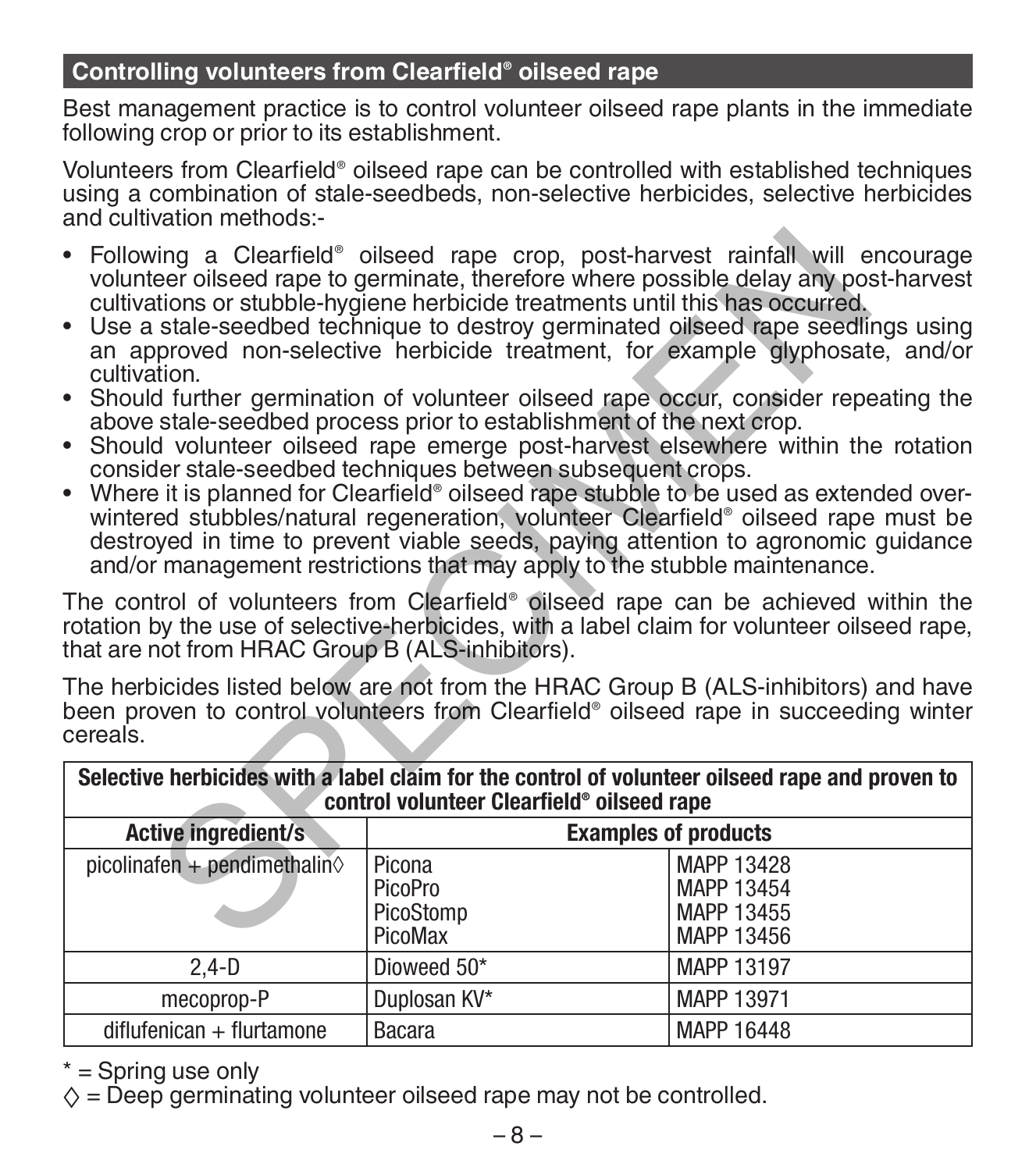## **Mixing and Application**

#### **Mixing**

Never prepare more spray solution than is required.

Fill the spray tank three quarters full with water and start the agitation.

To ensure thorough mixing of the product, invert the container several times before opening.

Add the required quantity of CLERAVO to the spray tank while re-circulating.

If required add Dash HC and then the remainder of the water.

Continue agitation until spraying is completed.

On emptying the product container, rinse container thoroughly by using an integrated pressure rinsing device or manually rinsing three times.

Add washings to sprayer at time of filling and dispose of container safely.

#### **Application**

Apply CLERAVO in 100–400 l/ha water volume as a MEDIUM spray as defined by BCPC. In more dense crops where weed shading is more likely use the higher water volume. required quantity of CLERAVO to the spray tank while re-circulating.<br>
and add Dash HC and then the remainder of the water.<br>
agitation until spraying is completed.<br>
agitation throughly by using any rinsing device or manuall

To ensure optimum spray coverage and minimize spray drift, adjust the spray boom to the appropriate height above the crop, according to guidance provided by the sprayer and/or nozzle manufacture.

#### **Tank cleaning**

Wash sprayer thoroughly immediately after use, using clean water and following the sprayer cleaning quidance provided by the equipment manufacturer. Use of a proprietary spray tank cleaner is recommended.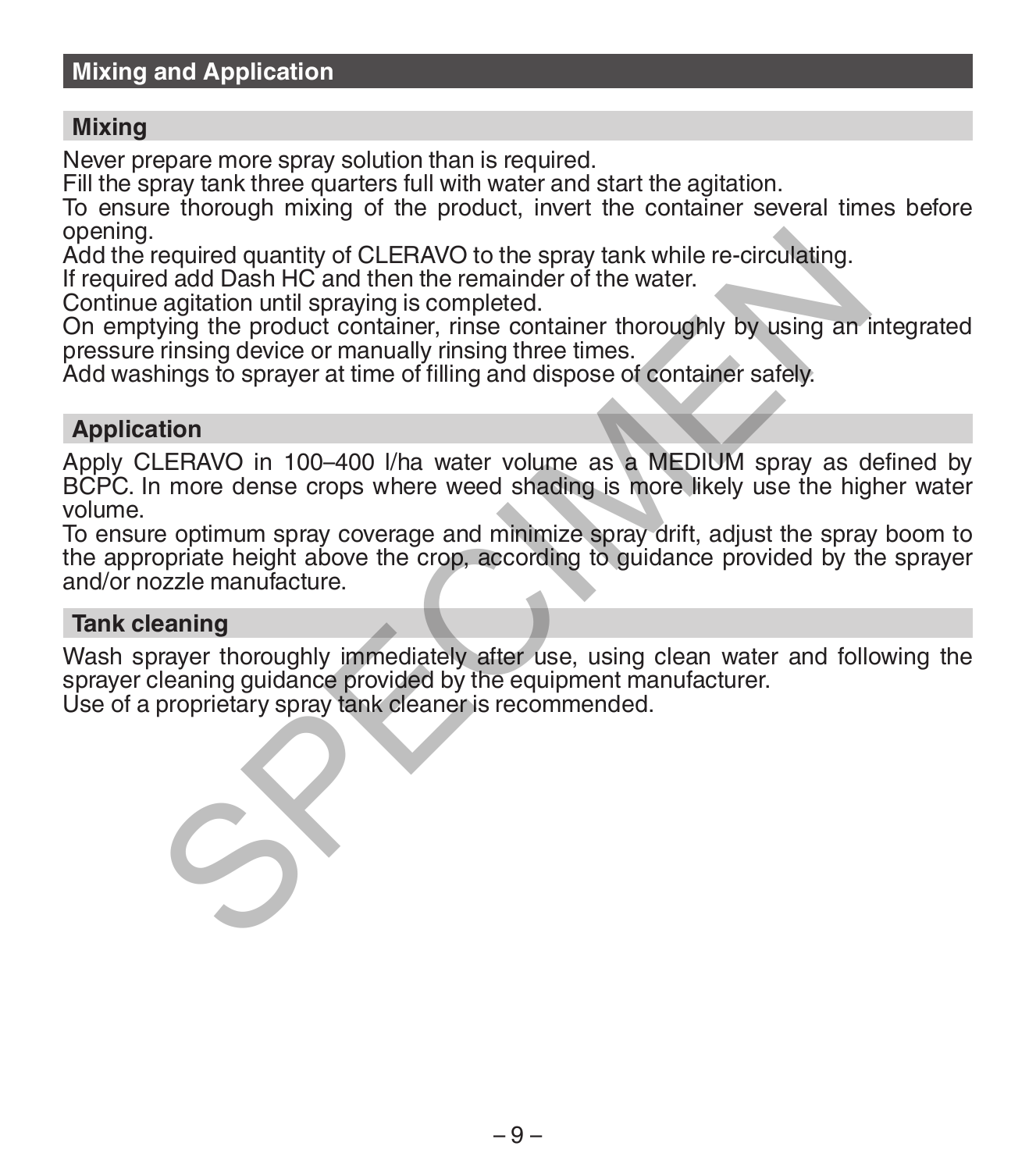# **COMPANY ADVISORY INFORMATION**

This section is not part of the Product Label under Regulation (EC) No 1107/2009 and provides additional advice on product use.

# **CLERAVO MUST ONLY BE USED ON CLEARFIELD® OILSEED RAPE HYBRIDS.**

# **Stewardship of the Clearfield® Production System:**

For the latest information and guidance on best practice and stewardship of the Clearfield® Production System contact either your local BASF Agronomy Manager or the BASF Technical Services Hotline: 0845 602 2553.

## Water protection:

This product contains **quinmerac** and is therefore included in the "**OSR Herbicides? Think Water**" stewardship campaign.

- BASF have developed the **wHen2gO** smart tool for water stewardship. To download **wHen2gO** please see www.agricentre.basf.co.uk. Following the guidance of **wHen2gO** will help to reduce the risk to water. Alternatively, the following closed periods for application apply:
- Avoid use of quinmerac after 30th September and do not use after 15th
- In high risk areas (drained fields in Safeguard Zones) do not use quinmerac after 30th September.

For further information, see www.agricentre.basf.co.uk and www.osrherbicides.org.uk or telephone BASF on 0845 602 2553.

# **Trade Mark Acknowledgments**

Dash is a registered trademark of BASF. Dioweed 50 is a registered trademark of United Phosphorous Ltd. Duplosan is a registered trademark of Nurfarm UK Ltd. Bacara is a registered trademark of Bayer CropScience Ltd.

# **The following does not form part of the authorised label text.**

With many products there is a general risk of resistance developing to the active ingredients. For this reason a change in activity cannot be ruled out. It is generally impossible to predict with certainty how resistance may develop because there are so many crop and use connected ways of influencing this. We therefore have to exclude liability for damage or loss attributable to any such resistance that may develop. To help minimise any loss in activity the BASF recommended rate should in all events be adhered to. de Production System contact either your local BASF Agronomy Mana<br>
chericial Services Hotline: 0845 602 2553.<br>
dection:<br>
dection:<br>
dection:<br>
dection:<br>
Analog developed the wHen2gO smart tool for water stewardship.<br>
Analog

Numerous, particularly regional or regionally attributable, factors can influence the activity of the product. Examples include weather and soil conditions, crop plant varieties, crop rotation, treatment times, application amounts, admixture with other products, appearance of organisms resistant to active ingredients and spraying



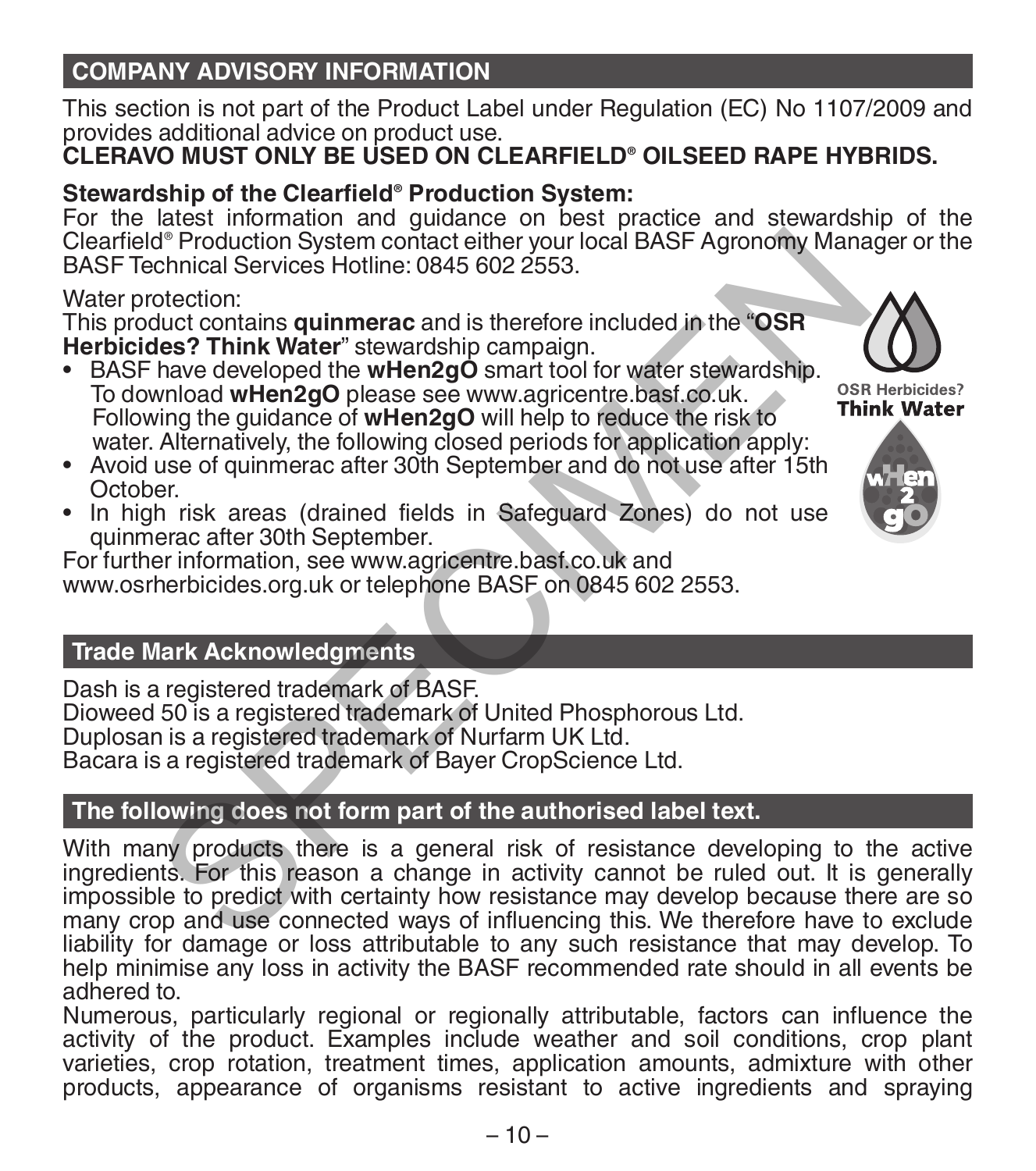techniques. Under particular conditions a change in activity or damage to plants cannot be ruled out. The manufacturer or supplier is therefore unable to accept any liability in such circumstances. All goods supplied by us are of high grade and we believe them to be suitable, but as we cannot exercise control over their mixing or use or the weather conditions during and after application, which may affect the performance of the material, all conditions and warranties, statutory or otherwise, as to the quality or fitness for any purpose of our goods are excluded and no responsibility will be accepted by us for any damage or injury whatsoever arising from their storage, handling, application or use; but nothing should be deemed to exclude or restrict any liability upon us which cannot be excluded or restricted under the provisions of the Unfair Contract Terms Act 1977 or any similar applicable law.

# **Section 6 of the Health and Safety at Work Act**

# **Additional Product Safety Information**

The product label provides information on a specific pesticidal use of the product; do not use otherwise, unless you have assessed any potential hazard involved, the safety measures required and that the particular use has "off-label" approval or is otherwise permitted under the Plant Protection Product Regulations (EC) No 1107/2009. Alternative or injury whatsoever ansing from their storage, natiomal, a<br>tut nothing should be deemed to exclude or restrict any liability upon<br>e excluded or restricted under the provisions of the Unfair Contract<br>any simila

The information on this label is based on the best available information including data from test results.

# **Safety Data Sheet**

To access the Safety Data Sheet for this product scan the QR code or use the weblink below:



agricentre.basf.co.uk/Cleravo/MSDS

Alternatively, contact your supplier.